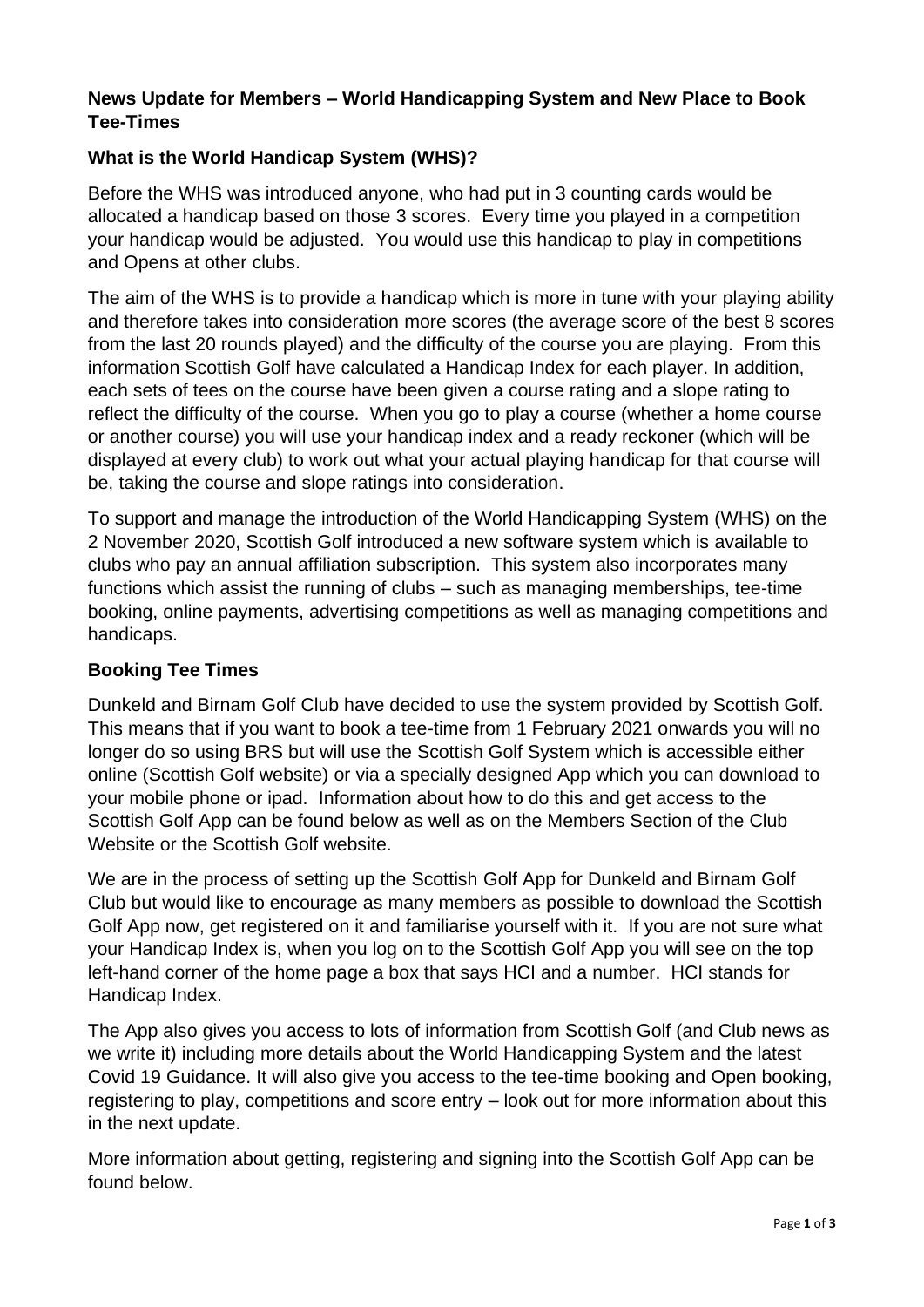For those who find technology challenging and would like some assistance with the setup of the App, please just get in touch with the office and we will sort you out.

For those who currently do not use technology, don't worry, you can continue doing what you currently do.

Your patience and support are requested as we all learn the new systems together.

Jackie and Cara MacLean

Secretary and Honorary Treasurer (and Systems Administrators)

## **Steps to Register on the Scottish Golf App on Your Mobile Device**

- 1. The first step is to download the Scottish Golf App. This can be found in the App Store.
- 2. Once downloaded open the App and click on Register and follow the instructions. You will be asked to enter an email address and password. The email address must be the same as the email address that the Club has for you and **must** be unique to you- ie no shared email addresses should be used as this is part of the security of the system used to protect your record.

If you are going to use a different email address to the one that the Club has or you are unsure which email address to use, then contact the office **before** you continue with the registration process failure to do so will create additional records in the main club system which will cause problems.

- 3. To complete your registration, go back to the Scottish Golf App, click on Register, and fill in your details (name, telephone number and email address along with gender, date of birth and Nationality) then click on Finish Sign-Up.
- 4. A Privacy Notice will appear which you need to agree to in order to complete the registration.
- 5. Sign back into the App and you will see a message at the bottom which says, "Click here if you are a Scottish Golf Club Member". You will then be asked to Choose your Home Club. If you start typing in the box Dunkeld and Birnam Golf Club will appear. Select it and confirm.



6. If all the details you have entered match those which are held by the Club you will have completed the registration process on the App; however, if there are any